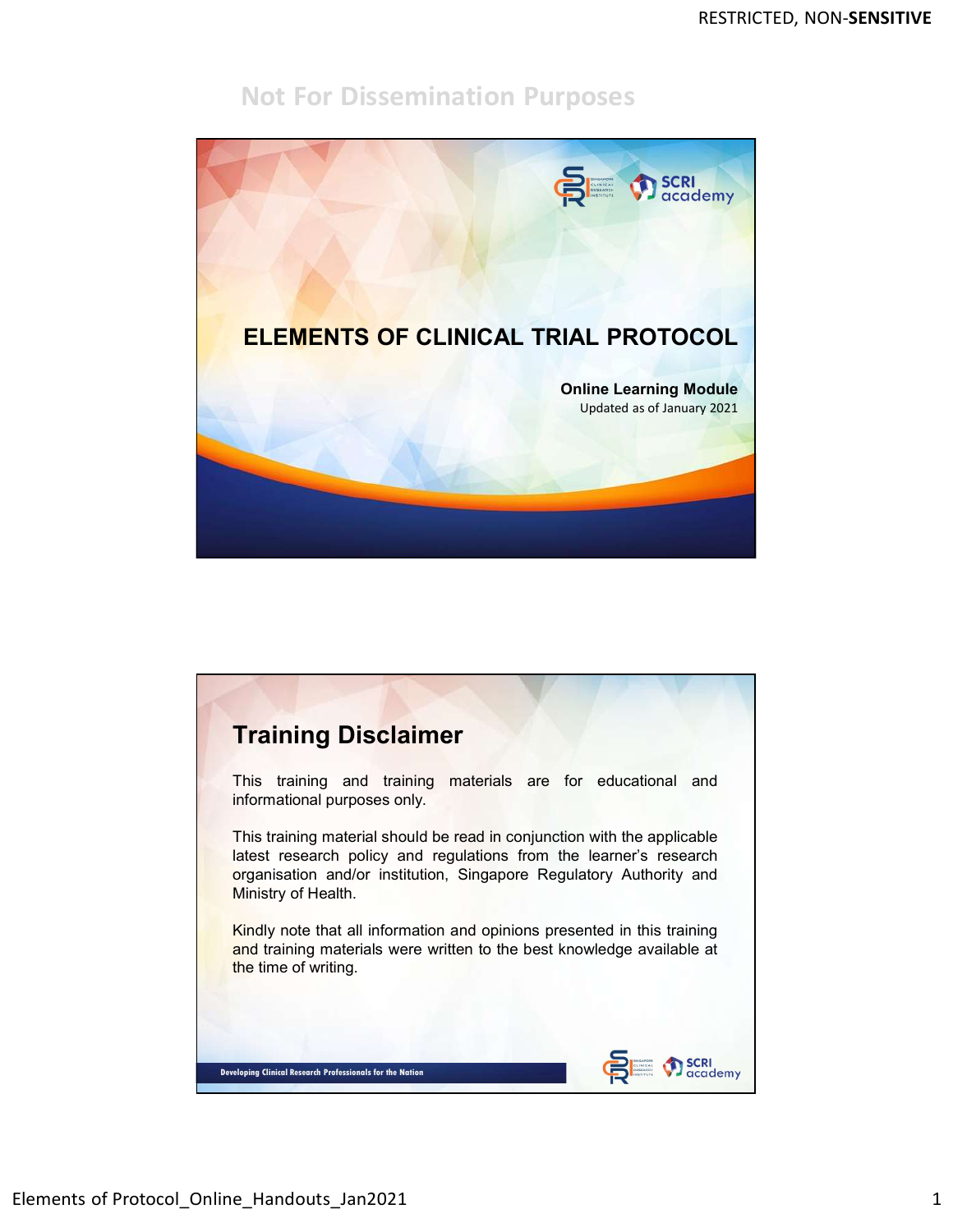

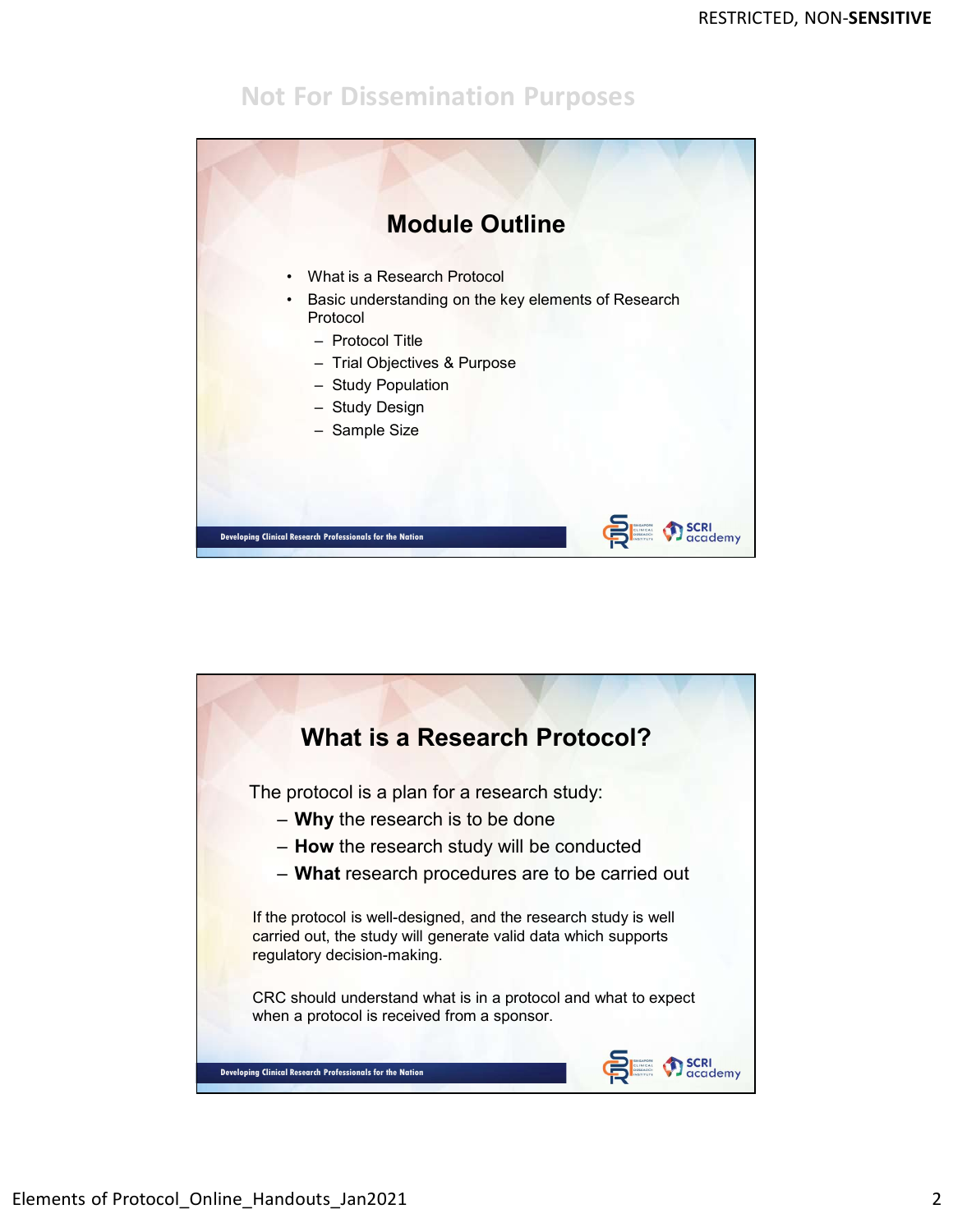

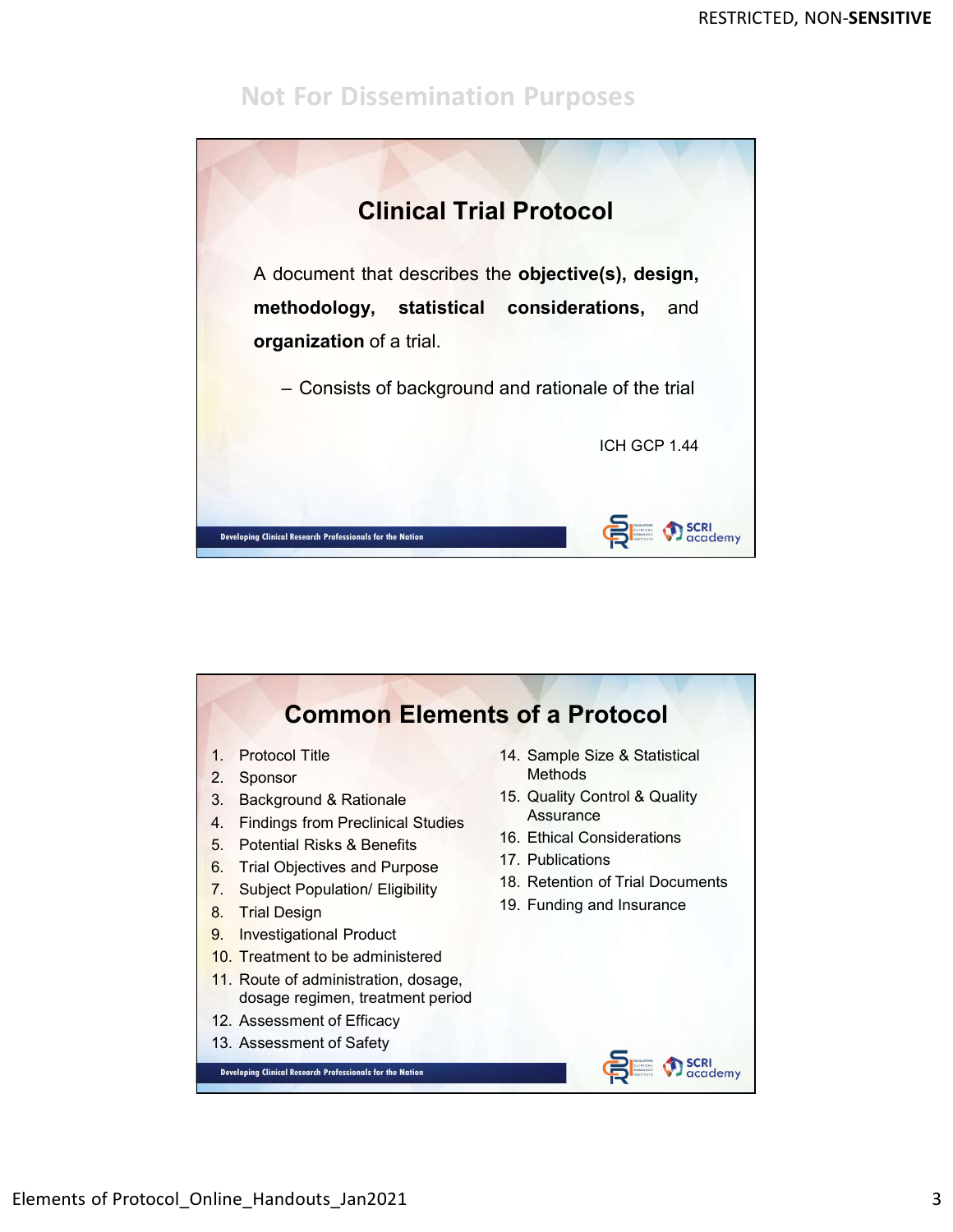

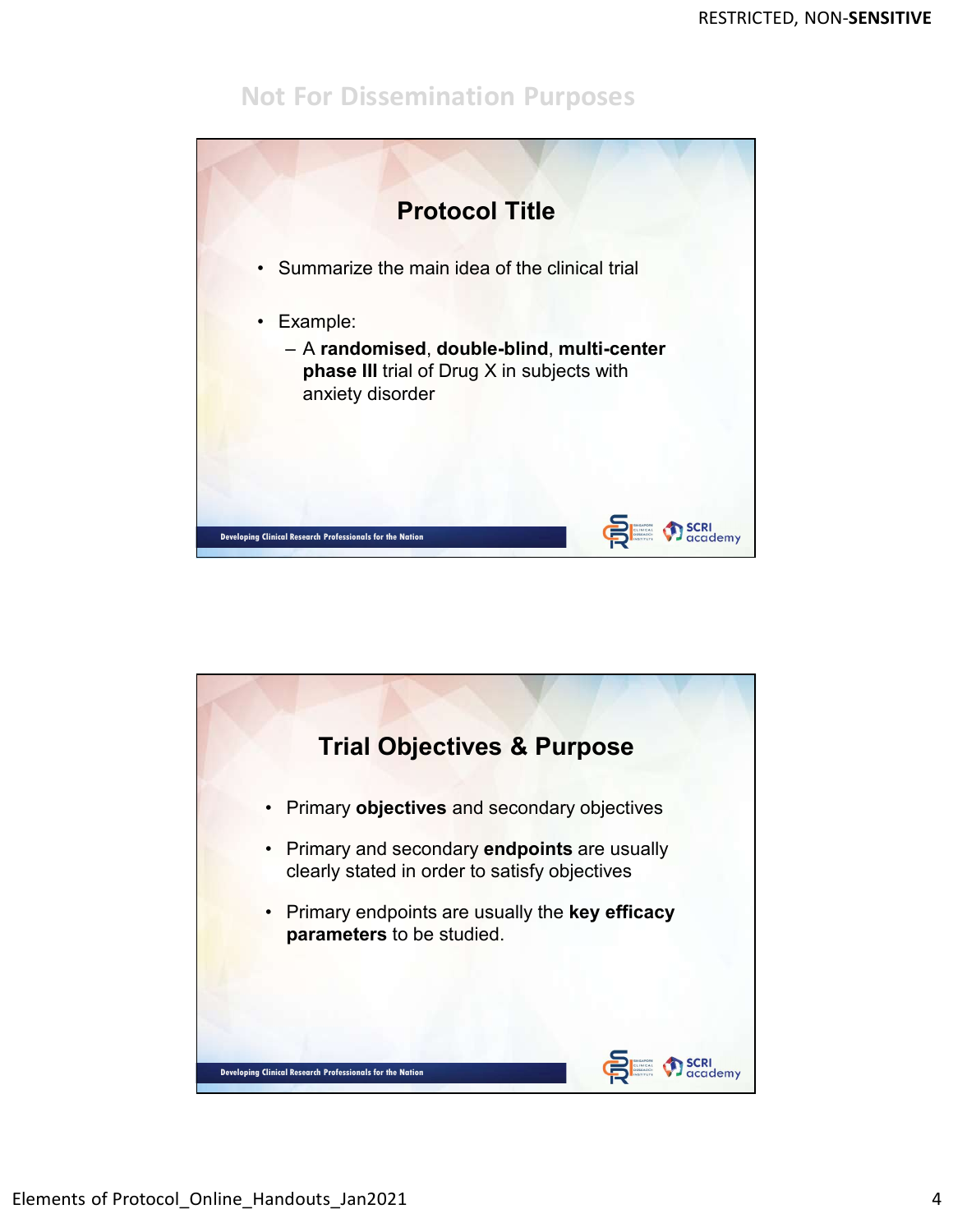

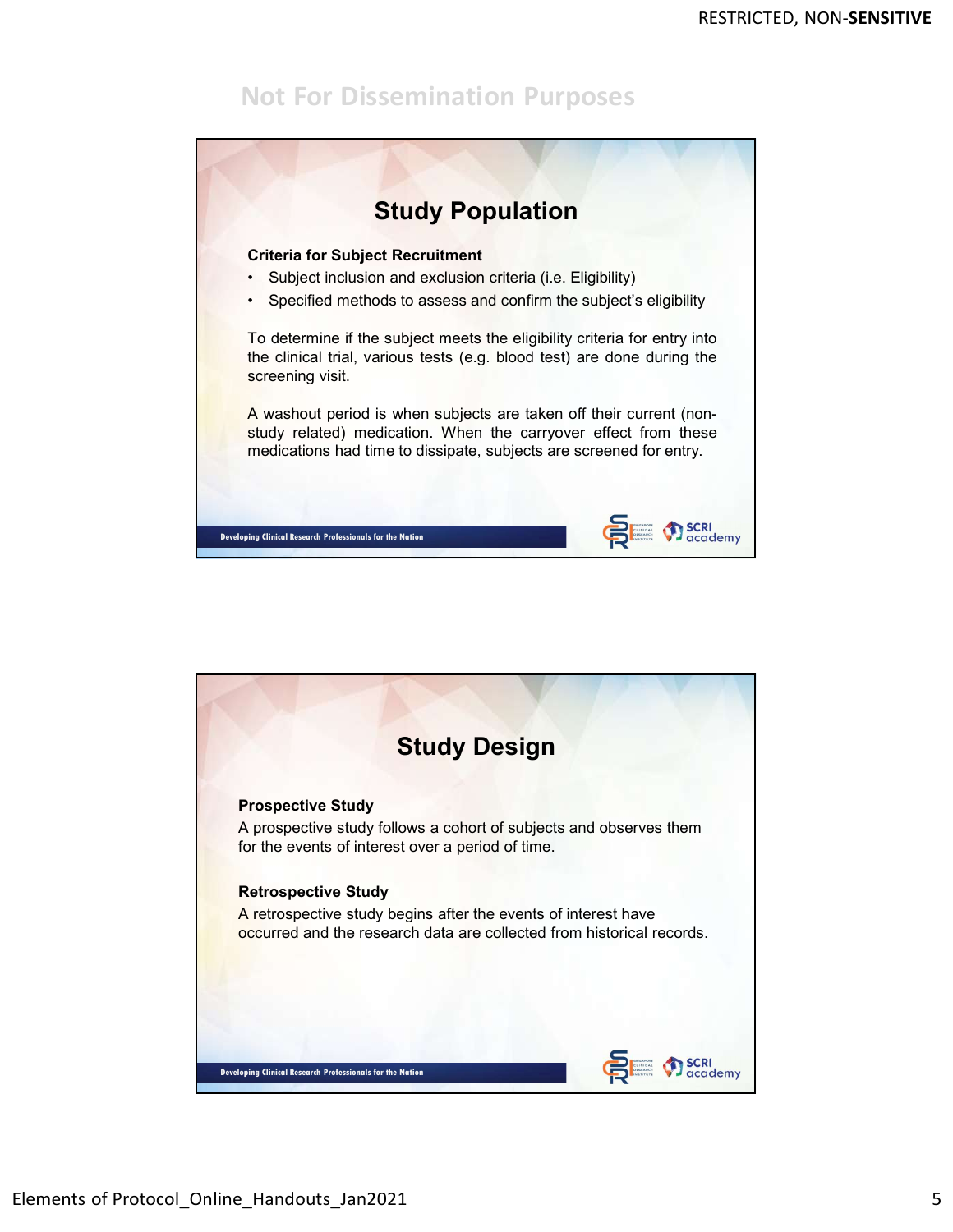

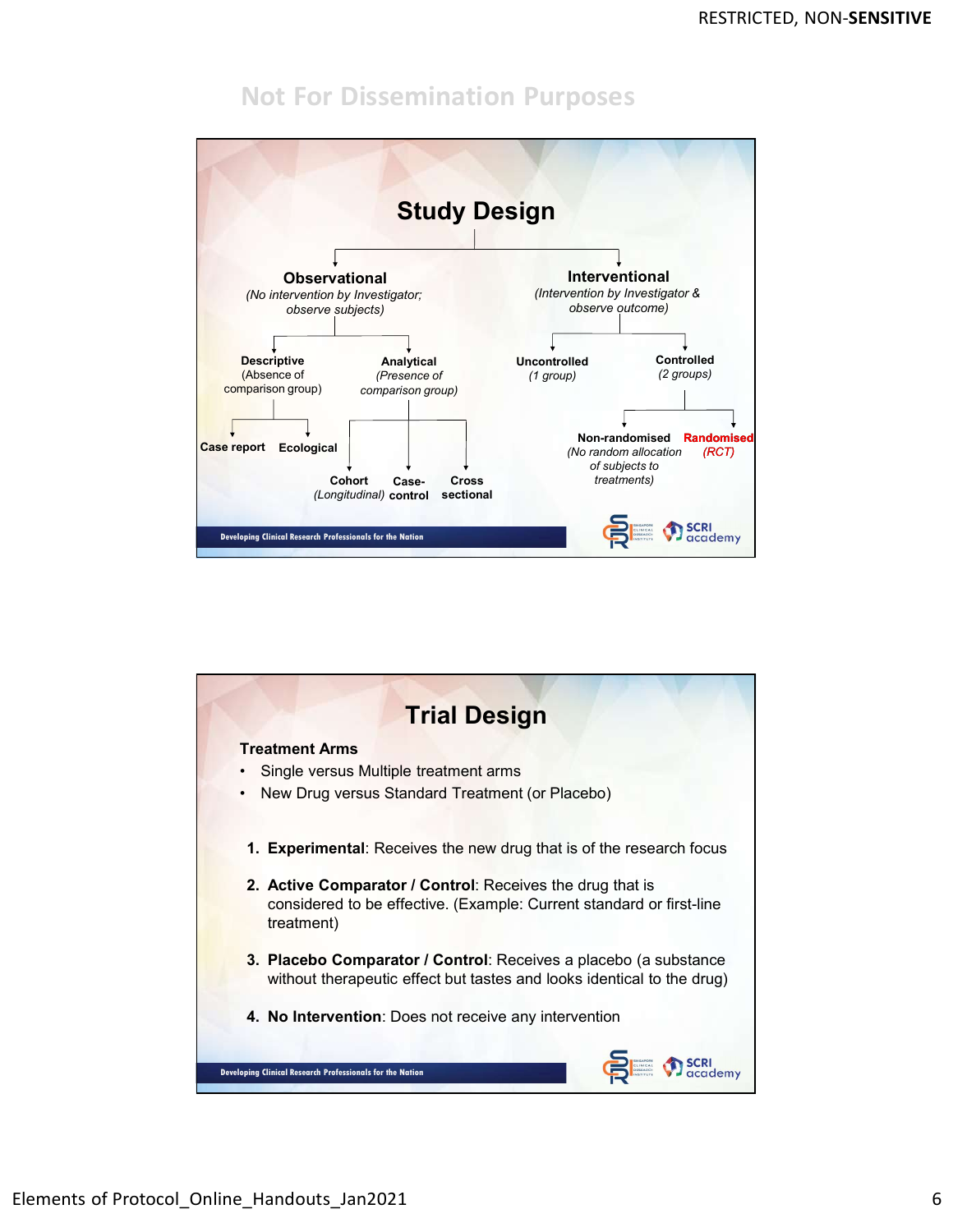

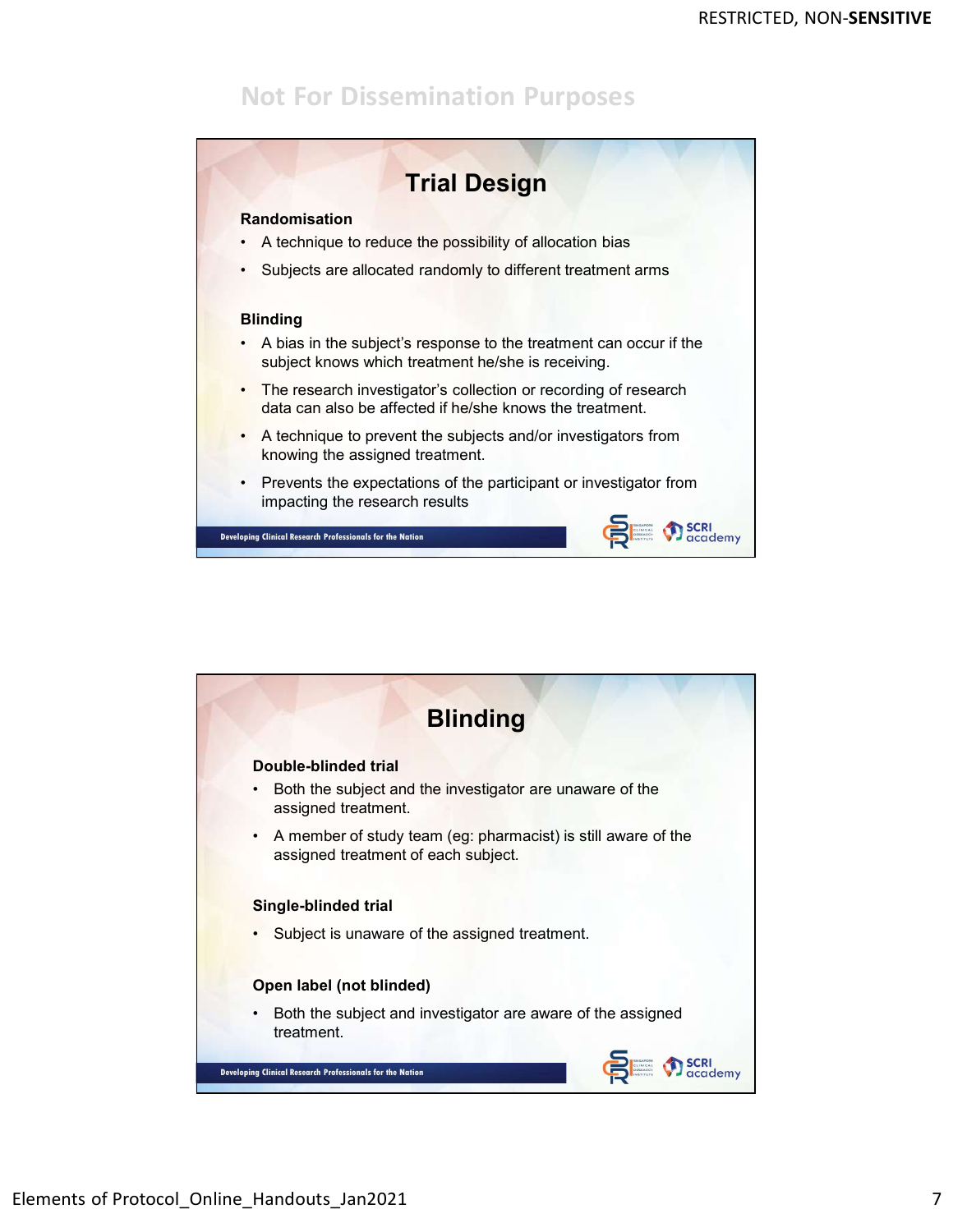

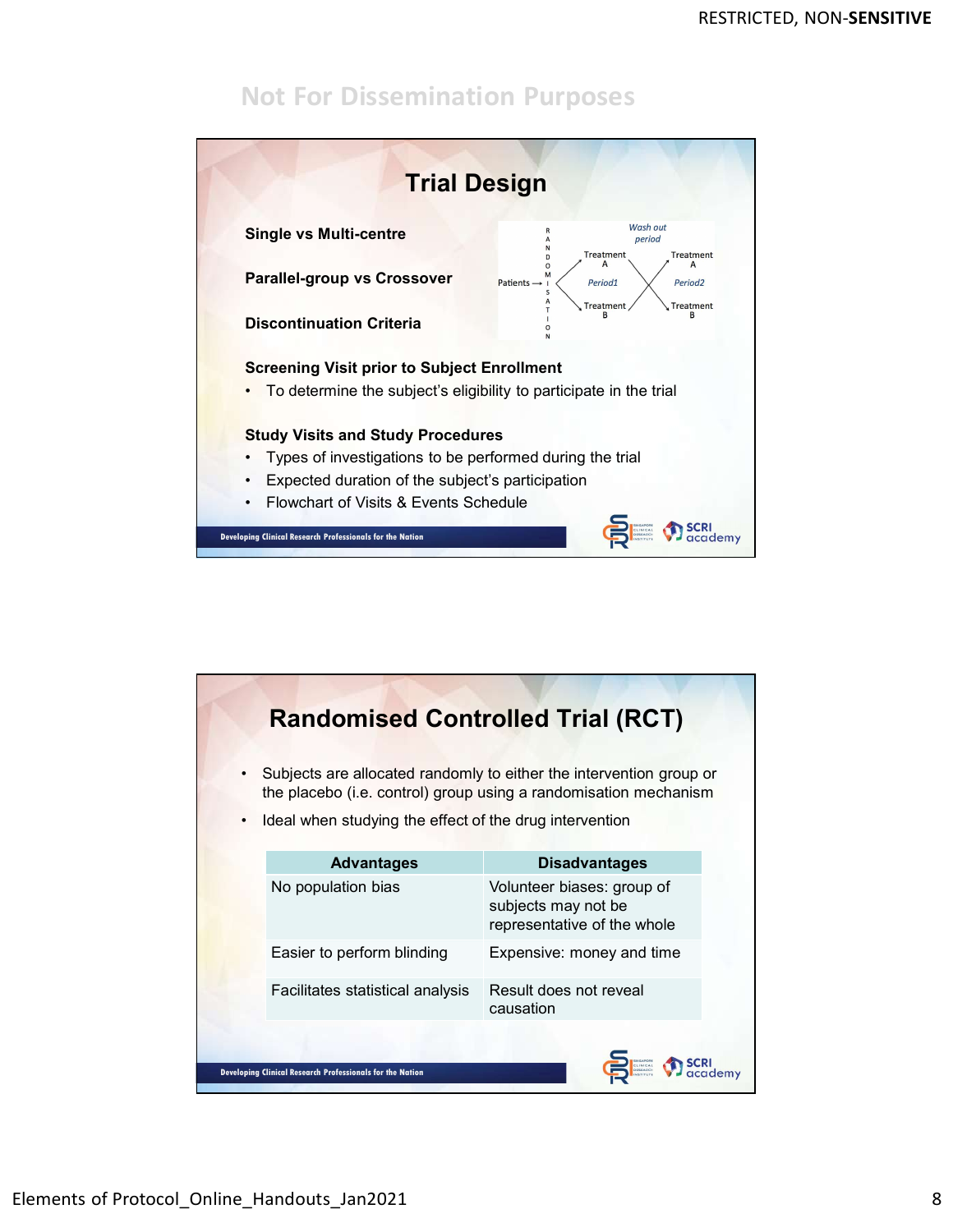

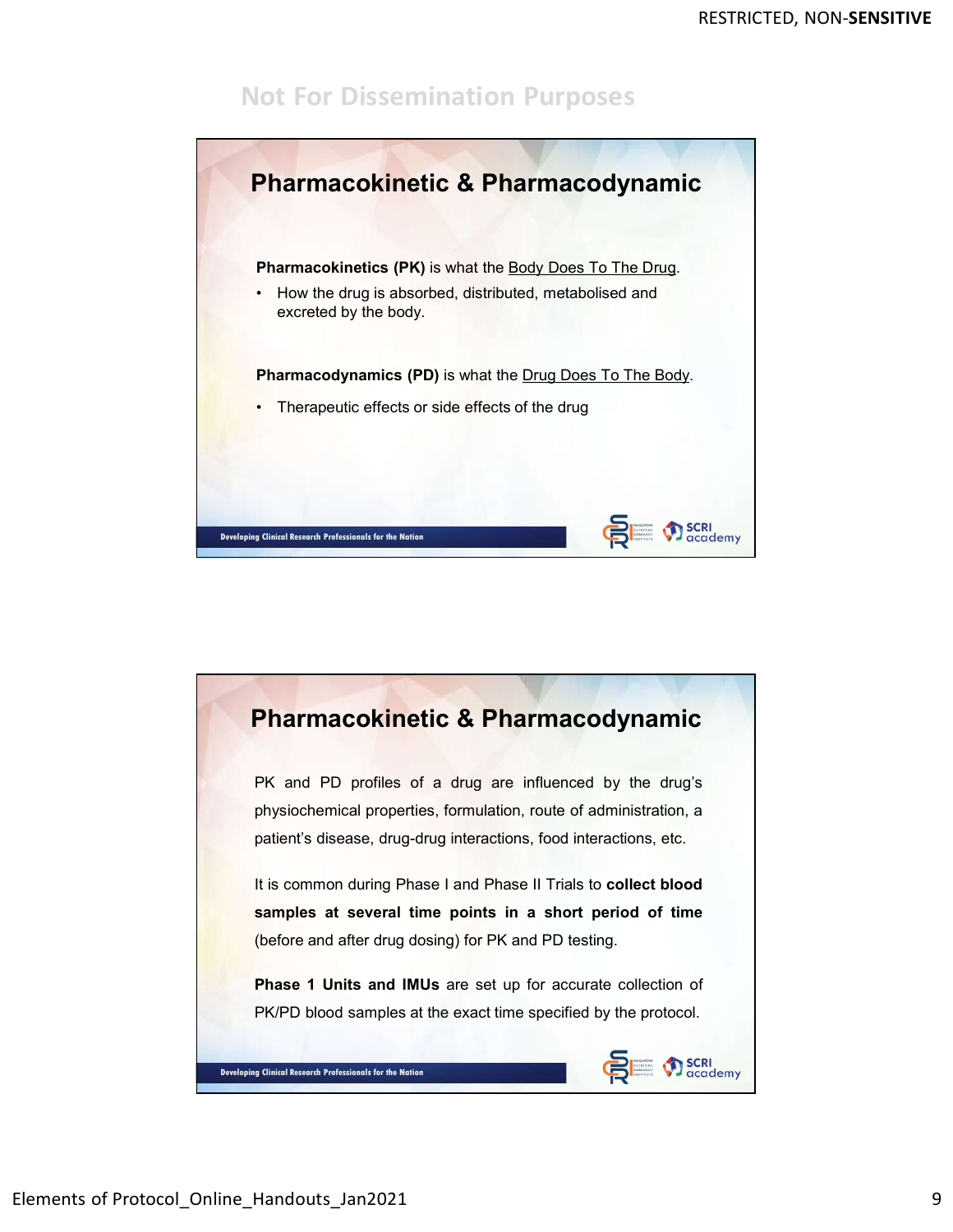![](_page_9_Figure_2.jpeg)

![](_page_9_Picture_3.jpeg)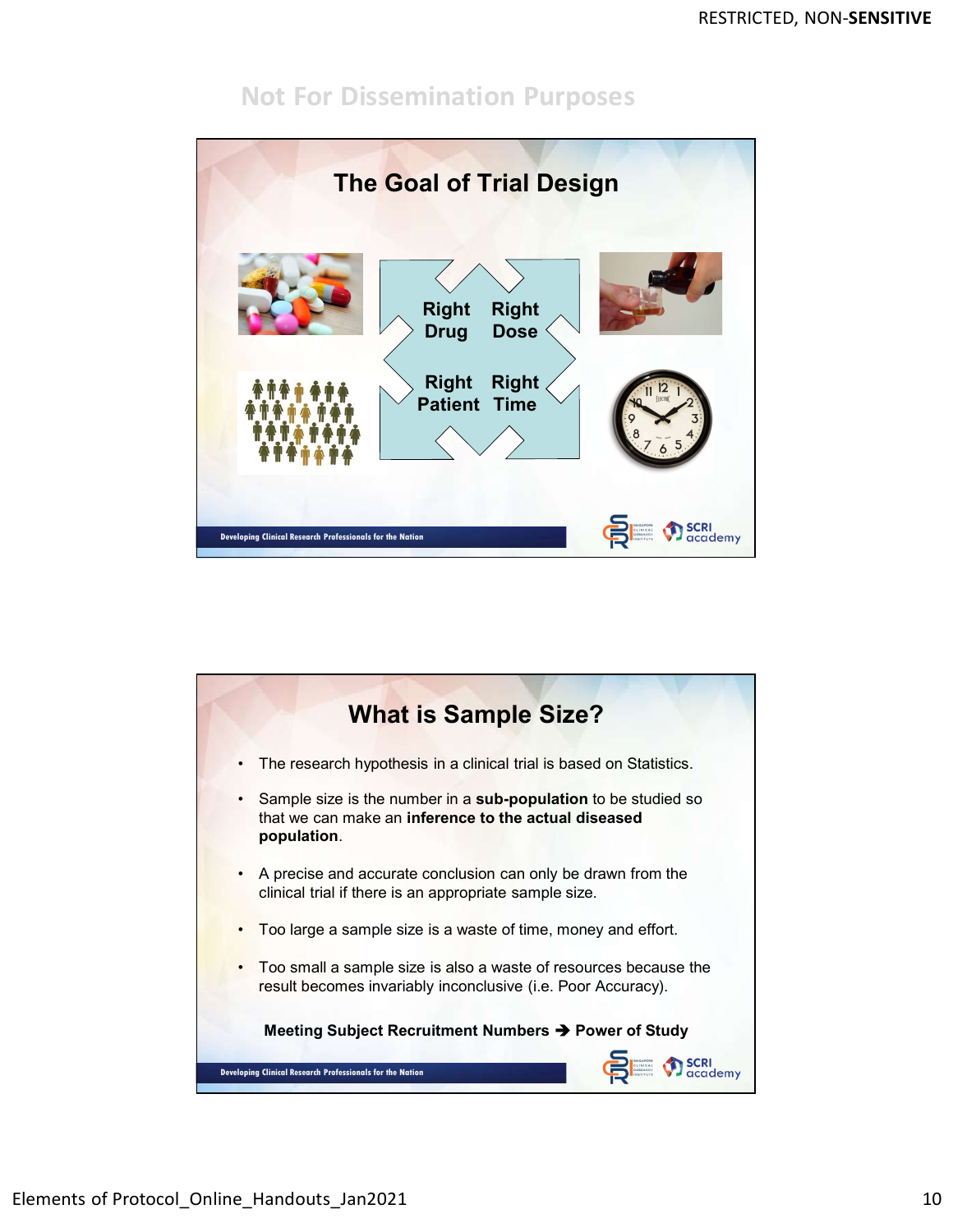![](_page_10_Figure_2.jpeg)

![](_page_10_Picture_3.jpeg)